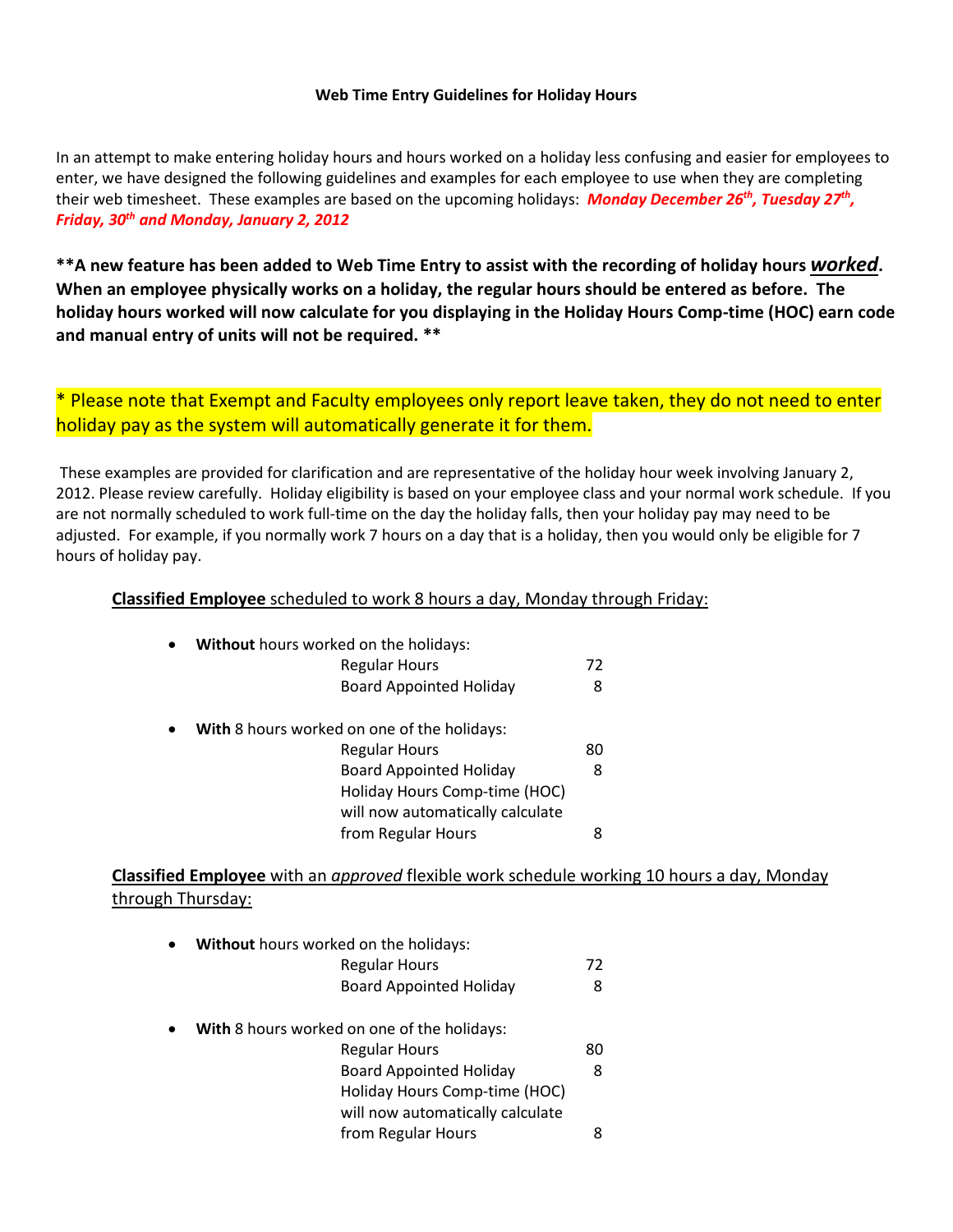\*You will be allowed 8 hours of holiday pay in this situation, regardless of your work schedule. If the holiday falls on either day when you were scheduled to work 10 hours, you will be allowed 8 hours of holiday pay and you will need to either take 2 hours of annual leave or work an additional 2 hours within the week in which the holiday occurred. If the holiday occurs on a day when you are not scheduled to work, you will still be allowed 8 hours of holiday pay. You will need to adjust your work hours for the holiday week so your actual hours worked, plus the holiday hours, do not exceed 40 hours. These arrangements must be discussed with your supervisor. The easiest solution for all may be to revert back to 5 days of 8 hours during a holiday week.

## **Classified Employee** scheduled to work 7 hours a day, Monday through Friday:

| $\bullet$ | Without hours worked on the holidays:       |    |
|-----------|---------------------------------------------|----|
|           | <b>Regular Hours</b>                        | 63 |
|           | <b>Board Appointed Holiday</b>              | 7  |
| $\bullet$ | With 2 hours worked on one of the holidays: |    |
|           | <b>Regular Hours</b>                        | 65 |
|           | <b>Board Appointed Holiday</b>              | 7  |
|           | Holiday Hours Comp-time (HOC)               |    |
|           | will now automatically calculate            |    |
|           | from Regular Hours                          |    |

## **PERSI Eligible Temporary Help Employees** scheduled to work 8 hours a day, Monday through Friday:

|           | <b>Regular Hours</b><br>Holiday Pay                | 72<br>8 |  |
|-----------|----------------------------------------------------|---------|--|
|           |                                                    |         |  |
|           |                                                    |         |  |
| $\bullet$ | <b>With 8 hours worked on one of the holidays:</b> |         |  |
|           | <b>Regular Hours</b>                               | 80      |  |
|           | <b>Holiday Pay</b>                                 | 8       |  |
|           | Holiday Hours Worked (HOW)                         | 8       |  |
|           | will now automatically calculate                   |         |  |
|           | from Regular Hours                                 |         |  |

| $\bullet$ | Without hours worked on the holidays:              |    |
|-----------|----------------------------------------------------|----|
|           | <b>Regular Hours</b>                               | 18 |
| $\bullet$ | <b>With</b> 2 hours worked on one of the holidays: |    |
|           | <b>Regular Hours</b>                               | 20 |
|           | Holiday Hours Worked (HOW)                         |    |
|           | will now automatically calculate                   |    |
|           | from Regular Hours                                 |    |